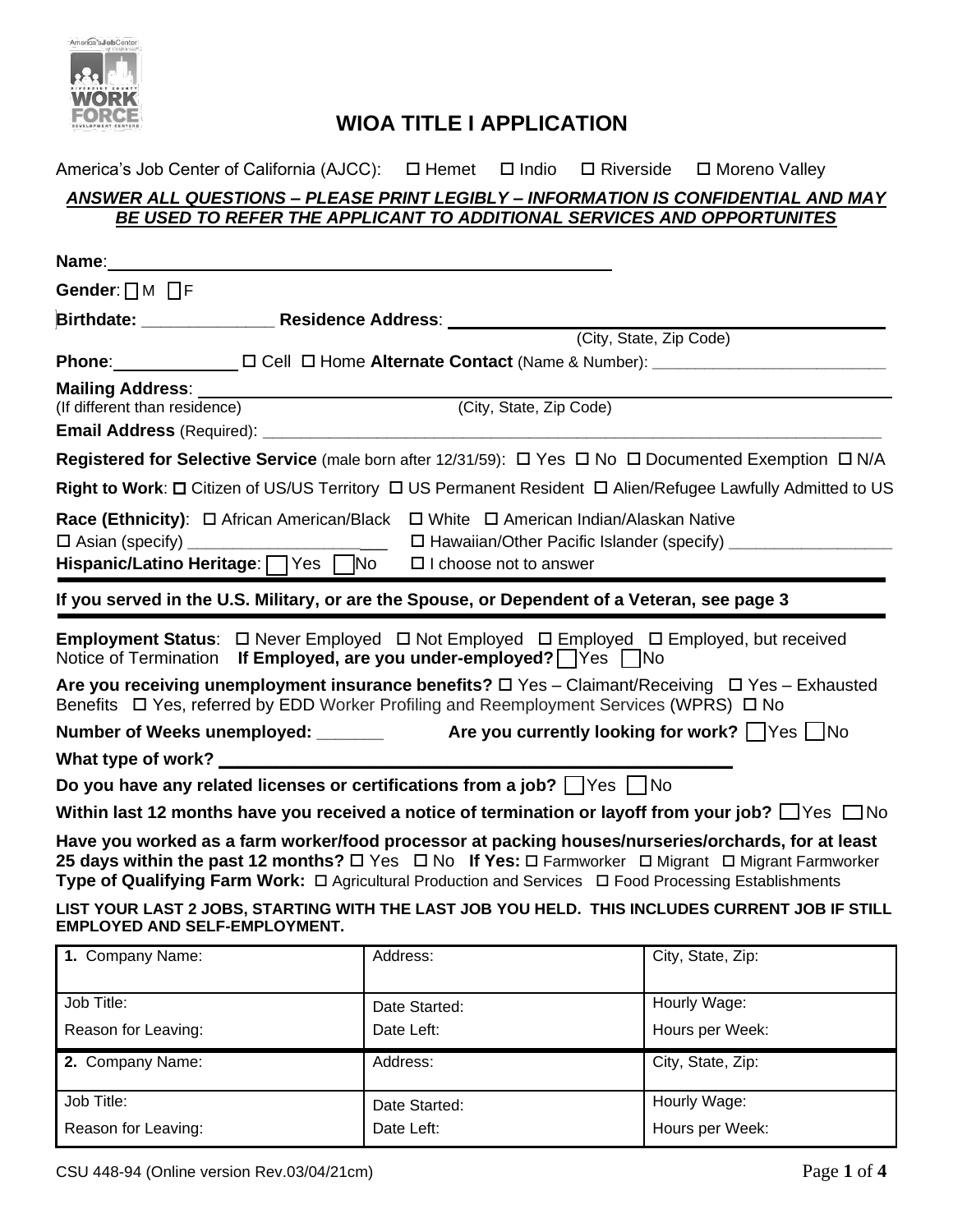**Educational Status** – **Check applicable box:** Highest Grade Completed: \_\_\_

 H.S. Dropout H.S. Diploma H.S. Equivalency/GED 1 Year of College/Technical/Vocational 2 Years College/Technical/Vocational 3 Years of College/Technical/Vocational 4 Year Degree

**Are you attending school**? Yes, attending Adult Ed. Yes, attending Alternative Ed. Yes, attending college/technical/vocational  $\Box$  No

**Individual Barriers** – **Please check <u>ALL</u> that apply:** □ Homeless □ English Language Learner

□ H.S. Dropout □ Basic Skills Deficient □ Gang Involved □ Single Parent □ Substantial Cultural Barriers

**If you have a Disability, Substance Abuse, or are an Offender (justice involved), see page 4**

**Have you or your family received Public Assistance in last 6 months?**  $\Box$  **Yes**  $\Box$  **No If Yes:**  Temporary Assistance for Needy Families (TANF) CalFresh/Supplemental Nutrition Assistance Program (SNAP) General Assistance Refugee Cash Assistance **Other Types of Assistance, see page 4**

**Family Size:** Total number of family members living with you in the home (include yourself)

**Family Income:** List each member (including dependents) and earnings/source of income for the last 6 months. *Do not include public assistance payments, disability benefits, veteran benefits or veteran's active duty income, and capital gains.*

| <b>Name</b> | <b>Relation</b>  | Age | <b>Total Income</b><br>Last 6 months | Source of Income |
|-------------|------------------|-----|--------------------------------------|------------------|
|             | <b>Applicant</b> |     |                                      |                  |
|             |                  |     |                                      |                  |
|             |                  |     |                                      |                  |
|             |                  |     |                                      |                  |
|             |                  |     |                                      |                  |
|             |                  |     |                                      |                  |
|             |                  |     |                                      |                  |

**Notice of Certification:** I CERTIFY the information stated in this application is correct to the best of my knowledge and that there is no intent to commit fraud. I am aware that the information I have provided is subject to review and verification and I may have to provide documentation to support this application. If I am found ineligible after enrollment because I intentionally supplied inaccurate or misleading information, I am subject to immediate termination from the program and may result in action to recover any monies paid on my behalf while participating. I have also been advised that this information will be kept in a secure managed information system and may be shared with the necessary America's Job Center of California (AJCC) partners for the provision of comprehensive workforce development services.

**SIGNATURE OF APPLICANT: \_\_\_\_\_\_\_\_\_\_\_\_\_\_\_\_\_\_\_\_\_\_\_\_\_\_\_\_\_\_\_\_\_\_\_\_\_\_\_\_\_\_\_\_\_ DATE: \_\_\_\_\_\_\_\_\_\_\_\_\_\_\_\_**

This WIOA Title I financially assisted program or activity is an equal opportunity employer/program. Auxiliary aids and services are available upon request to individuals with disabilities. Please call 951.955.3100, 951.955.3744 TTY, CA Relay 711, or [adacoordinator@rivco.org](mailto:adacoordinator@rivco.org) 5 to 7 days in advance.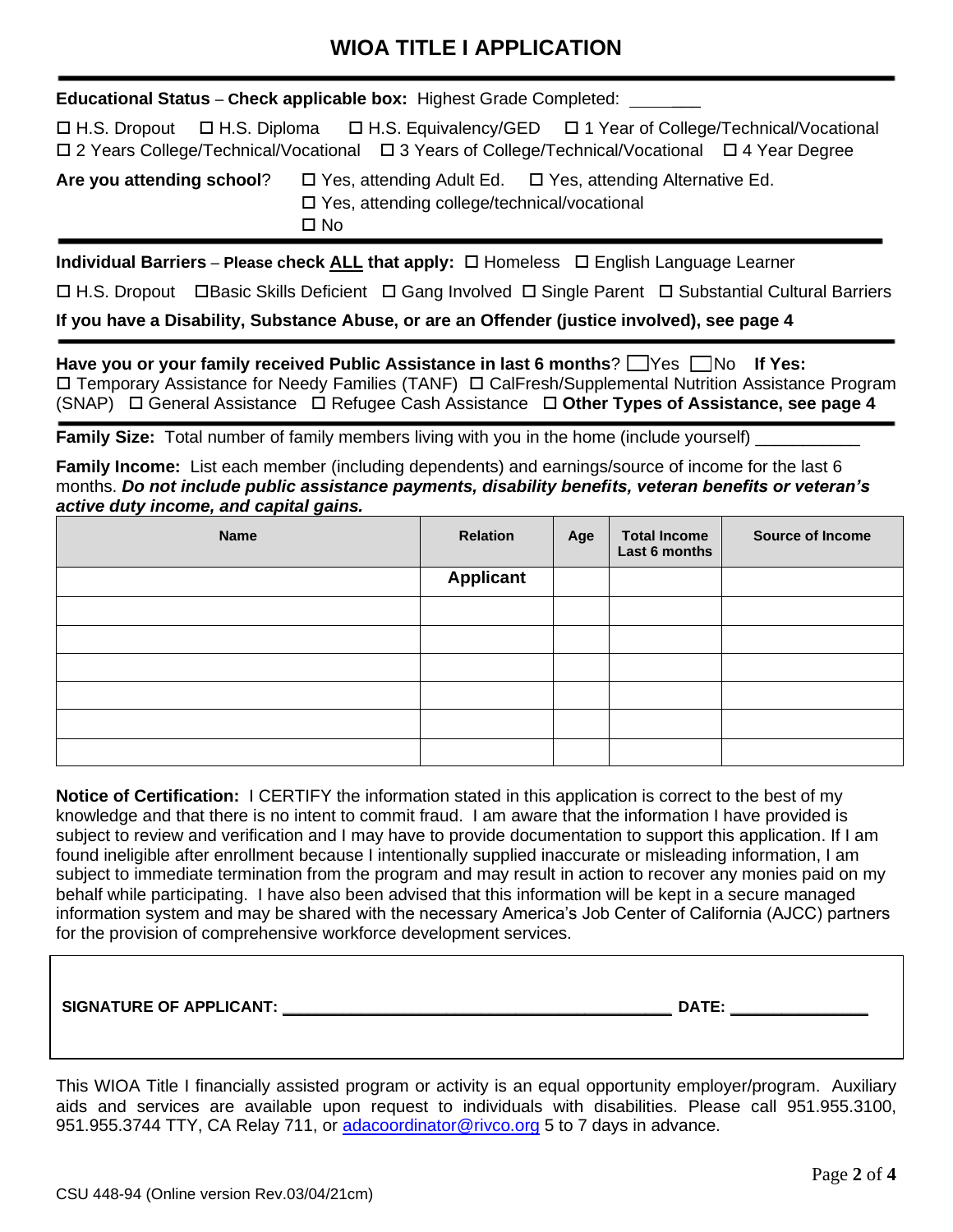**MILITARY SERVICE:** Veterans and their spouses may be entitled to State and Federal Benefits. Please answer the following questions.

- Are you currently in the military, a veteran or the spouse of a veteran?  $\Box$  Yes  $\Box$  No
- **Are you the Spouse/Dependent of someone in the active-duty military service, National Guard or Reserves who is currently activated? No**
- **Are you a current member of the California National Guard? Netcherry** No
- **Transitioning Service Member? P**Yes **P**No
- **If Yes, Type of Transitioning Service Member:**  $\Box$  Within 12 months of discharge  $\Box$  Within 24 months of retirement
- **Estimated Discharge Date:**
- **Eligible Veteran Status:** □ Yes <=180 days □ Yes, Eligible Veteran □ Yes, Other Eligible Person  $\square$  No
- **Served more than 1 tour of duty?**  $\Box$ Yes  $\Box$  No **Service Entry Date: \_\_\_\_\_\_\_\_\_\_\_\_\_\_\_\_\_\_\_\_\_\_ Service Discharge Date: \_\_\_\_\_\_\_\_\_\_\_\_\_\_\_\_\_\_**
- Campaign Veteran? **Yes** No
- Recently separated veteran (within the last 48 months)?  $\Box$  Yes  $\Box$  No
- **Attended a Transition Assistance Program (TAP) workshop within the last 3 years?**  $\Box$ Yes  $\Box$ No